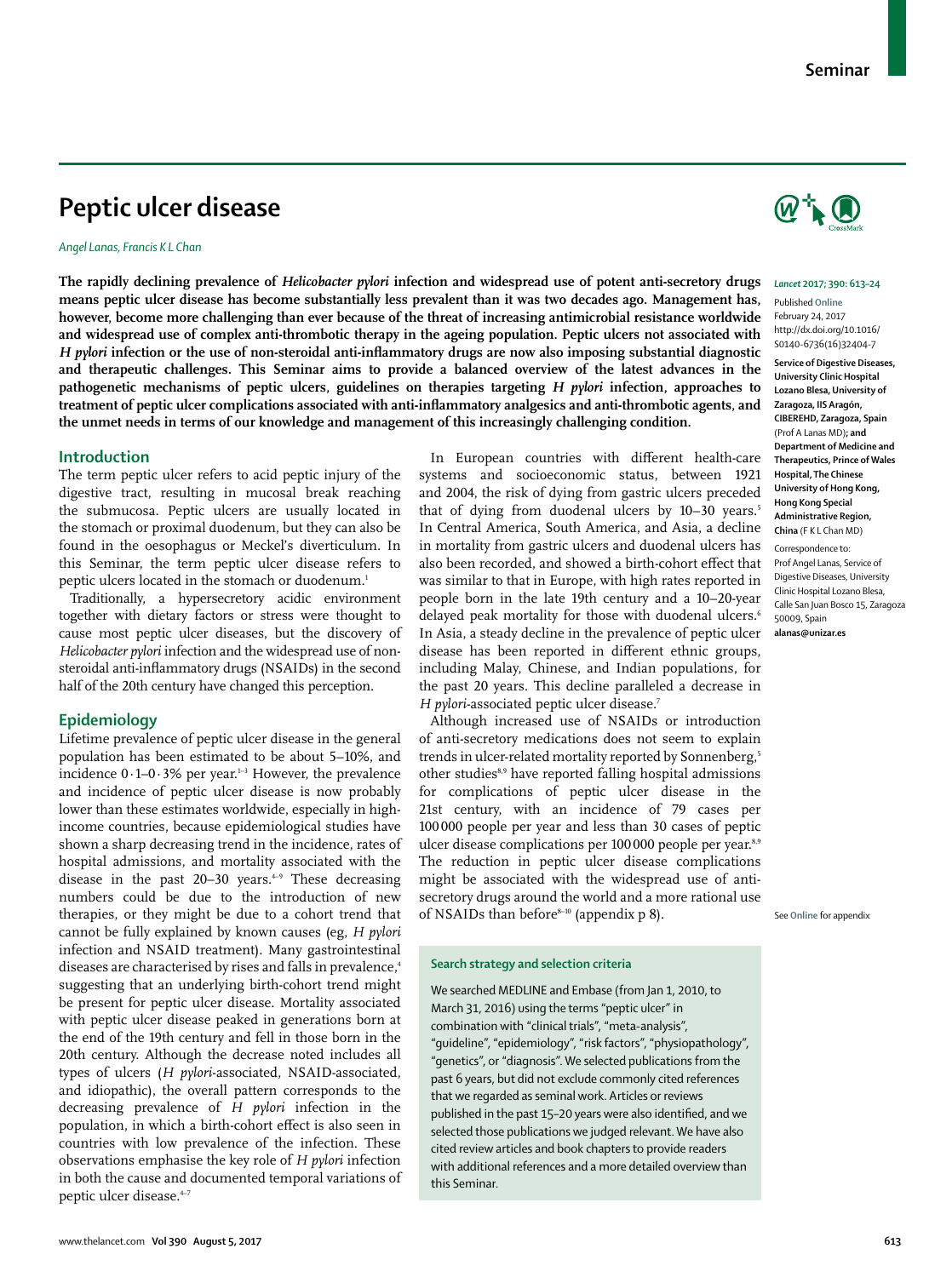# **Pathogenic mechanisms and risk factors**

*H pylori* and the use of NSAIDs or aspirin are the main risk factors of both gastric and duodenal ulcers.1,11−13 However, only a few people with *H pylori* infection or taking NSAIDs or aspirin develop peptic ulcer disease, suggesting that individual susceptibility to bacterial virulence and drug toxicity is essential to the initiation of mucosal damage.

The interaction between bacterial and host factors determines the outcome of *H pylori* infection. The ability of *H pylori* strains to produce different proteins has been linked to their virulence and to the host immune response.1 The organism produces urease to create an alkaline environment, which is essential for its survival in the stomach under the mucosal barrier. It also expresses adhesins such as blood group antigen adhesin (BabA) or outer inflammatory protein adhesin (OipA), which facilitate attachment of bacteria to gastric epithelium. A genome pathogenic island encodes the virulent factors CagA and PicB, which—together with other bacterial factors—are thought to interact strongly with host tissue and be linked to gastric mucosal inflammatory cell infiltration and gastric epithelial injury (appendix  $p$  9).<sup>14-16</sup> Almost all *H pylori* strains contain the *vacA* gene, which encodes a vacuolating cytotoxin, although half the strains do not express the protein. The role of VacA protein in disease pathogenesis is unclear.16 Variations in the *vacA*  gene structure (ie, a combination of signal sequence allelic types [s1a, 1b, and 2] and mid-region allelic types [m1 and m2]) might have functional implications. Most *cagA*-positive strains carry the *vacA-*s1 genotypes, whereas almost all *cagA*-negative strains are classified as *vacA* s2/m2 strains with low cytokine response and host interaction, which could have clinical consequences.<sup>14-18</sup>

Host interaction and the mucosal inflammatory response to *H pylori* can be determined, at least in part, genetically and define the outcome of peptic ulcer and other acid-related diseases.<sup>14</sup> Functional polymorphisms in different cytokine genes have been related to peptic ulcer disease. Interleukin 1β, encoded by *IL1B*, is a cytokine associated with the inflammatory response to *H pylori* infection and with inhibition of gastric secretion.19 Polymorphisms of *IL1B* affect mucosal interleukin 1β production in diverse populations, suggesting that these polymorphisms have a role in the pathogenesis of *H pylori*-associated gastroduodenal diseases, including peptic ulcer disease.14,20−24 Genes encoding tumour necrosis factor and lymphotoxin-α have also proved to be associated with duodenal ulcers, gastric ulcers, and antral inflammation caused by *H pylori* infection.<sup>25−27</sup> A genome-wide association study and meta-analysis<sup>28</sup> identified an association between the locus of Toll-like receptor 1 (*TLR1*) and *H pylori* seroprevalence in a white population with European ancestry. Other cytokines have also been linked to the pathogenesis of *H pylori*-induced diseases, but their role is unclear.<sup>14</sup>

NSAIDs and aspirin are the other major risk factors linked to peptic ulcer disease and its complications. Compared with non-users, NSAID and aspirin use increase the risk of complications of peptic ulcer disease by four times in NSAID users, and by two times in aspirin users.13,29,30 As well as NSAID and aspirin use or *H pylori* infection, complications are largely driven by comorbidity<sup>31</sup> and ageing.32−34 Concomitant use of NSAIDs or aspirin with selective serotonin-reuptake inhibitors, corticosteroids, aldosterone antagonists, or anticoagulants substantially increase the risk of upper gastrointestinal bleeding.<sup>33</sup> The role of smoking and poor socioeconomic status is unclear.<sup>34</sup> Studies have shown a link between aspirin use and an increased risk of peptic ulcer disease in patients carrying some specific genetic polymorphisms, but the clinical relevance of these studies also remains to be determined.<sup>35–39</sup>

Many people who habitually take NSAIDs or aspirin have concurrent *H pylori* infection. The interaction of these two factors in peptic ulcer disease is controversial. Randomised controlled trials have shown that eradication of *H pylori* is beneficial in patients who start taking NSAIDs but not in those who are on long-term NSAID treatment.<sup>40</sup> A meta-analysis<sup>13</sup> of observational studies found that uncomplicated peptic ulcer disease was more common in *H pylori*-positive patients than in *H pylori*negative patients (odds ratio [OR] 2·12, 95% CI 1·68−2·67). The interpretation of this meta-analysis was that both *H pylori* infection and the use of NSAIDs and aspirin independently increase the risk of peptic ulcer disease, and that the disease was uncommon in patients without *H pylori* infection who do not take NSAIDs or aspirin.<sup>13,41,42</sup>

*H pylori*-negative, NSAID-negative, and aspirin-negative peptic ulcer disease can be diagnosed in at least a fifth of cases.43 Life-threatening conditions could also induce the disease. For example, soon after the Great East Japan Earthquake in 2011, an unusual increase in cases of *H pylori*-negative haemorrhagic multiple peptic ulcer disease was recorded.<sup>44</sup> Accommodation in a refugee shelter was a strong risk factor for peptic ulcer bleeding after a large-scale disaster.<sup>45</sup> A Danish study<sup>46</sup> showed that psychological stress was associated with an increased incidence, in part by influencing health risk behaviours, and had similar effects on the disease related or unrelated to either *H pylori* or NSAIDs. The true prevalence of idiopathic peptic ulcer disease not related to NSAIDs or *H pylori* infection is unknown because a molecular investigation of patients with chronic gastritis but negative for *H* pylori showed that almost half were false negatives.<sup>47</sup>

# **Pathophysiology**

How *H pylori* induces the development of different types of lesions in the gastroduodenal mucosa is not completely understood. Inflammation associated with *H pylori*  infection can result in either hypochlorhydria or hyperchlorhydria, 48 and thus determine the type of peptic ulcer formed. These effects can be mediated by cytokines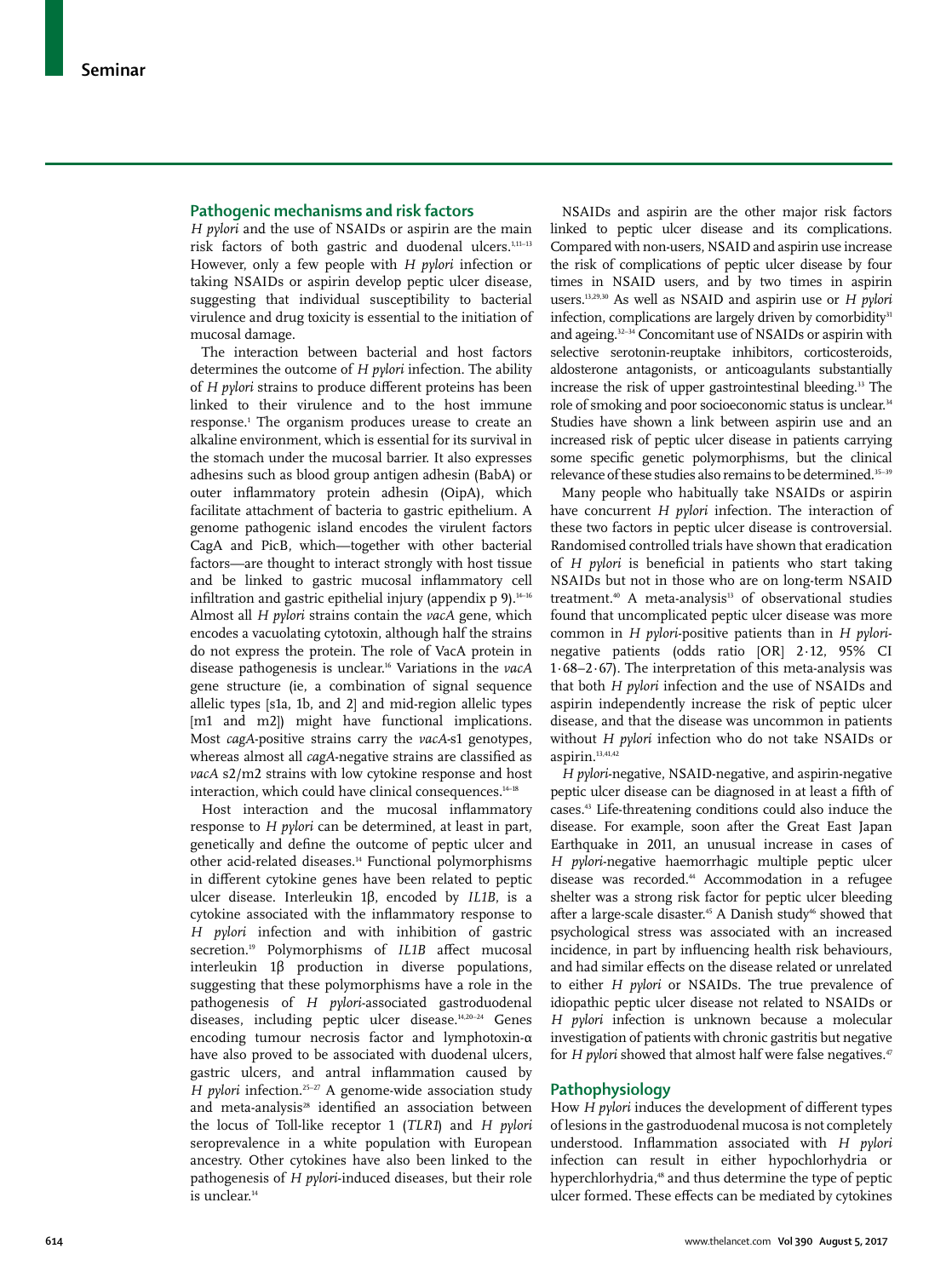that inhibit parietal cell secretion,<sup>49</sup> or directly by *H pylori* products on the H<sup>+</sup>/K<sup>+</sup> ATPase α-subunit, activation of calcitonin-gene related peptide (CGRP) sensory neurons linked to somatostatin, or inhibition of gastrin.<sup>50</sup> Pangastritis is associated with hyposecretion and linked to the formation of gastric ulcers. However, 10–15% of patients with *H pylori* infection have antral predominant gastritis associated with duodenal ulcers and increased gastric secretion derived from hypergastrinaemia and reduced antral somatostatin content.51 Inhibition of somatostatin and the subsequent stimulation of gastrin increases histamine secretion from enterochromaffinlike cells, leading to increased secretion of acid or pepsin from parietal and gastric chief cells. The importance of the interaction between somatostatin and gastrin in this process seems clear, because the number of D-cells and somatostatin levels are reduced, whereas G:D cell ratios and gastrin:somatostatin ratios are increased, in the antral tissue of patients with duodenal ulcers. Conversely, eradication of *H pylori* is followed by an increase in somatostatin mRNA expression and a concomitant decrease in gastrin mRNA expression in patients with duodenal ulcers.<sup>52</sup> Gastric hypersecretion in antral-predominant gastritis and inadequate feedback inhibition might be associated with an acidic environment and the development of gastric metaplasia in the duodenal bulb, which might be colonised by and favour ulcer formation in the bulb<sup>15</sup> (appendix  $p$  10).

NSAIDs damage the gastroduodenal mucosa through both systemic and local mechanisms, but the systemic inhibition of constitutively expressed cyclooxygenase 1 (COX-1)-derived prostaglandins is regarded as the main mechanism. Reduced mucosal prostaglandin values are associated with low mucus and bicarbonate secretion, inhibition of cell proliferation, and decreased mucosal blood flow, which are essential to maintenance of mucosal integrity. The COX hypothesis is supported by studies showing that coadministration of exogenous prostaglandins reduces mucosal damage.<sup>53</sup> COX-2-selective NSAIDs, which spare COX-1, reduce the risk of ulcers.54 However, this hypothesis does not fully explain the spectrum of mucosal damage. People taking NSAIDs could have a profound decrease in mucosal prostaglandins without necessarily developing gastric lesions.55−58 NSAIDs have different physicochemical properties and a wide range of  $pK_a$  values, which account for some differences in their toxicity and extent of topical damage.<sup>55</sup>

NSAIDs initiate mucosal damage in the cell through disruption of mucus phospholipids or the cell membrane and by uncoupling of mitochondrial oxidative phosphorylation. The loss of mucosal integrity is followed by tissue reaction amplified by luminal content such as acid, pepsin, food, bile, and *H pylori*. 57−59 Therefore, COXderived prostaglandin inhibition, vascular damage, and topical effects are the main players in the pathogenesis of ulcers caused by NSAIDs (appendix p 11).

Low-dose aspirin can also induce mucosal damage in patients through both topical and systemic mechanisms, although direct evidence of the systemic effect is weak.<sup>60,61</sup> Once the damage has been induced, prostaglandins derived from both constitutively expressed COX-1 and inducible COX-2 enzymes seem to have a central role in mucosal repair, since non-selective and COX-2-selective NSAIDs have been shown to delay healing of peptic ulcers.<sup>57,62</sup>

The pathogenic mechanisms behind the development of idiopathic peptic ulcers are largely unknown. An imbalance between mucosal defensive mechanisms and aggressive factors, including a gastric acid hypersecretory status, is believed to exist. However, most gastric secretion studies were done in the pre-*H pylori* era, and we now know that most of the alterations were secondary to the effect of *H pylori* infection. Other possible pathogenetic factors include ischaemia, drugs, metabolic disturbances, viruses, histamine, radiotherapy, basophilia, and eosinophilic infiltration.<sup>63</sup>

# **Clinical presentation and diagnosis**

Symptoms of peptic ulcer disease have limited predictive value because they are non-specific. Patients with duodenal ulcers typically feel hungry or have nocturnal abdominal pain. By contrast, patients with gastric ulcers have postprandial abdominal pain, nausea, vomiting, and weight loss. Patients with untreated peptic ulcer disease typically have relapsing symptoms because of spontaneous healing and relapse while the causal factor (eg, *H pylori* infection or NSAID use) persists. Elderly patients with peptic ulcer disease are frequently asymptomatic or have only mild symptoms.

Bleeding, perforation, or gastric outlet obstruction are the main complications of peptic ulcer disease. Bleeding, which manifests as melena or haematemesis, can occur without any warning symptoms in almost half of patients.<sup>64</sup> Hospital admissions for peptic ulcer bleeding have declined steadily worldwide, but the case fatality rate remains stable at 5-10%.<sup>8,9</sup> Perforation typically presents with sudden onset of intense pain in the upper abdomen. Dependent on age and comorbidity, mortality can be as high as 20%.

Endoscopy is the gold standard for diagnosis of peptic ulcer disease. Apart from exclusion of malignant disease, detection of *H pylori* infection with histology or rapid urease tests is essential to the subsequent treatment plan. Since *H pylori* is the cause of most types of peptic ulcer disease, a test-and-treat strategy with a non-invasive test (eg, urea breath and stool antigen tests) to exclude infection has been advocated in patients younger than 50−55 years (dependent on geographical areas) who present with non-investigated dyspepsia and no alarming symptoms in geographical regions where gastric cancer is uncommon and the prevalence of *H pylori* infection is greater than 20%.<sup>65</sup> In older patients, upper gastrointestinal endoscopy is the recommended test to exclude or confirm the disease.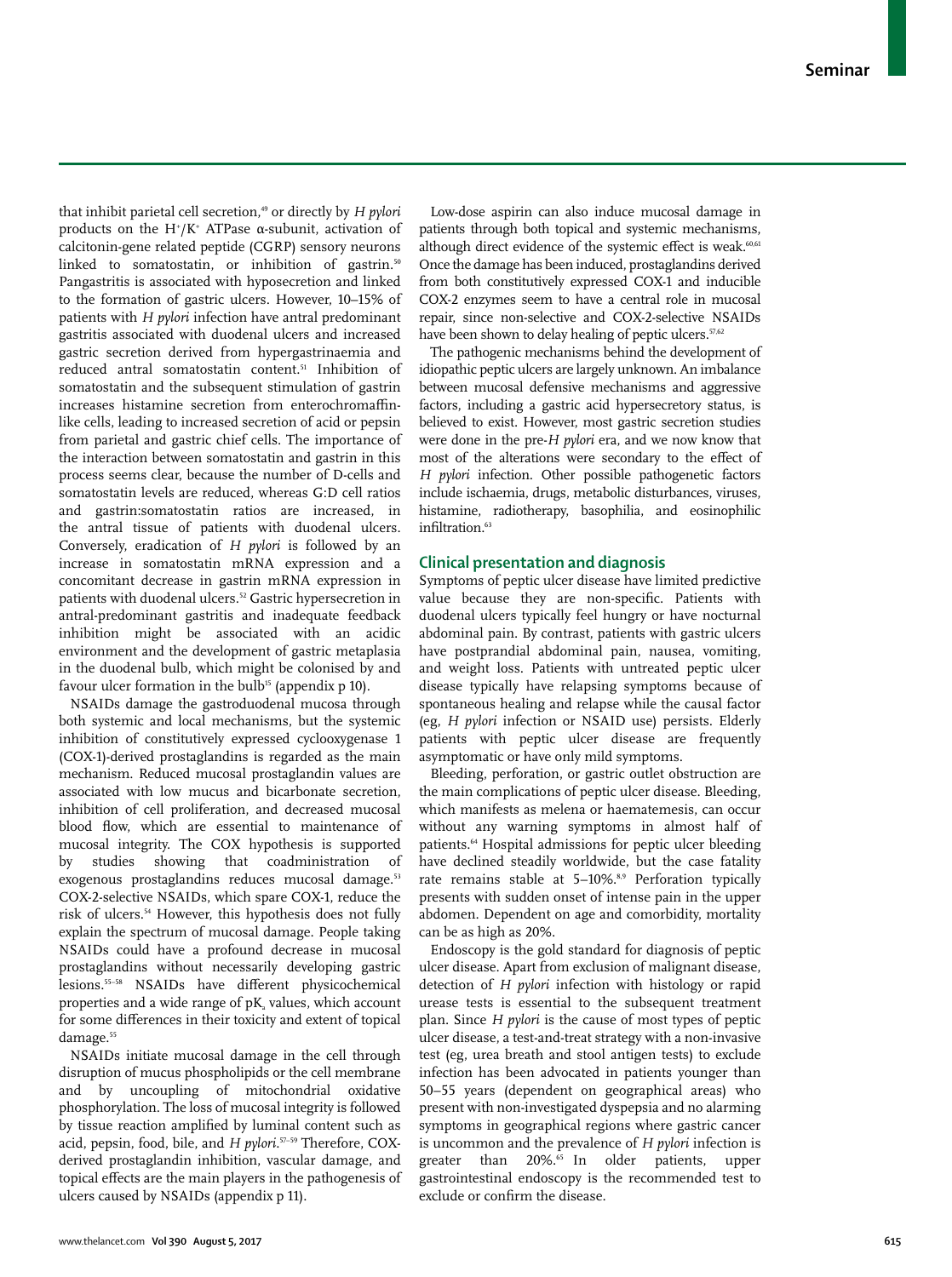|                                                       | Drug combinations                                                      | Regimen                                                                                                                                                 | Recommended<br>duration |
|-------------------------------------------------------|------------------------------------------------------------------------|---------------------------------------------------------------------------------------------------------------------------------------------------------|-------------------------|
| Triple therapy                                        | PPI plus amoxicillin* plus<br>clarithromycin                           | Double dose† of PPI every 12 h<br>1000 mg amoxicillin every 12 h<br>500 mg clarithromycin every 12 h                                                    | 14 days                 |
| Quadruple<br>non-bismuth-based<br>concomitant therapy | PPI plus amoxicillin plus<br>clarithromycin plus<br>metronidazole      | Standard dose of PPI every 12 h<br>1000 mg amoxicillin every 12 h<br>500 mg clarithromycin every 12 h<br>500 mg metronidazole every 12 h                | 14 days                 |
| Bismuth-based<br>quadruple therapy                    | PPI plus bismuth<br>subcitrate plus tetracycline<br>plus metronidazole | Standard dose of PPI every 12 h<br>120 mg bismuth subcitrate every<br>6 <sub>h</sub><br>500 mg tetracycline every 6 h<br>500 mg metronidazole every 8 h | 14 days                 |
| Fluoroquinolone-based<br>triple therapy‡              | PPI plus amoxicillin plus<br>levofloxacin with or<br>without bismuth   | Standard dose of PPI every 12 h<br>1000 mg amoxicillin every 12 h<br>500 mg levofloxacin every 24 h<br>240 mg bismuth every 12 h                        | 14 days                 |
| Rifabutin-based triple<br>therapy                     | PPI plus amoxicillin plus<br>rifabutin                                 | Standard dose of PPI every 12 h<br>1000 mg amoxicillin every 12 h<br>150 mg rifabutin every 12 h                                                        | 10 days                 |

Other regimens used in the treatment of *Helicobacter pylori* combine different antibiotics with similar results (eg, triple therapy could combine a proton pump inhibitor [PPI] plus amoxicillin plus metronidazole or PPI plus metronidazole plus clarithromycin). Sequential quadruple therapy consists of a 5-day dual therapy with a PPI and amoxicillin followed by a 5-day triple therapy with a PPI plus clarithromycin plus tinidazole or metronidazole. Hybrid quadruple therapies combine 10–14 days of dual therapy with PPI and amoxicillin with 7 days of treatment with clarithromycin and metronidazole at the end (or start, for reverse therapy). \*Use metronidazole if patients have penicillin allergy. †Double doses: omeprazole 40 mg, lansoprazole 60 mg, rabeprazole 40 mg, esomeprazole 40 mg. ‡Used as rescue regimen; bismuth-based therapy can be added to these drugs (for fluoroquinolone-based quadruple therapy). §To be used when at least three recommended options have failed and if *H pylori* susceptibility testing is not available.

*Table 1***: Most frequent regimens recommended for treatment of** *Helicobacter pylori* **infection in peptic**  ulcer disease<sup>67</sup>

# **Management**

Prevention of ulcer recurrence is the most important long-term goal to reduce morbidity and mortality. The appendix (p 12) provides an overview of the management of peptic ulcer disease. Mounting evidence suggests that eradication of *H pylori* infection alone is sufficient to heal associated peptic ulcers and to prevent relapse and recurrent bleeding in the absence of maintenance acid suppressive therapy. However, successful treatment of *H pylori* infection is a global challenge because of the growing prevalence of antibiotic resistance. The standard first-line therapies used to be regimens, consisting of a proton-pump inhibitor (PPI) and two antibiotics, such as clarithromycin plus amoxicillin or metronidazole given for 7−14 days (termed PPI-based triple therapy).35,66−68 With increasing prevalence of antibiotic resistance, however, the effectiveness of *H pylori* eradication with this regimen has fallen from more than 90% two decades ago to less than 70% now in many countries.<sup>67,68</sup> Ideally, treatment should be based on antimicrobial susceptibility tests. Since these tests are not widely available, the choice of first-line therapies should be based on local prevalence of antibiotic resistance.67−69 If susceptibility testing is not feasible, PPI-based triple therapy regimens containing clarithromycin should be abandoned in areas where the local clarithromycin resistance rate is more than 15%.<sup>67–69</sup>

In areas with low resistance to clarithromycin or when individual susceptibility to clarithromycin has been confirmed, PPI-clarithromycin-amoxicillin or PPIclarithromycin-metronidazole regimens can be used. The rate of eradication can be increased with the use of highdose PPI (twice the conventional dose) and by extending the duration of triple therapy from 7 days to a maximum of 14 days.40,68−73 The recommended standard first-line therapy is either a bismuth-containing quadruple therapy for 14 days (PPI, a bismuth salt, tetracycline, and metronidazole) or a non-bismuth-based quadruple concomitant therapy (PPI, clarithromycin, amoxicillin, and metronidazole) for 14 days; both regimens have an eradication rate of more than 90% (table 1).<sup>67,68,70,74,75</sup>

Sequential therapy is another form of quadruple therapy, which consists of a 5-day dual therapy with a PPI and amoxicillin followed by a 5-day triple therapy with a PPI, clarithromycin, and tinidazole or metronidazole. Overall, the eradication rate of sequential therapy is better than that of 7-day and 10-day triple therapy regimens but not better than the eradication rate of 14-day triple therapy, bismuth-based therapy, and non-bismuth-based concomitant therapy,<sup>76,77</sup> and this treatment is not recommended (figure 1).<sup>40,67,68</sup> Hybrid quadruple therapies combine 10−14 days of dual therapy with PPI and amoxicillin with 7 days of treatment with clarithromycin and metronidazole. Hybrid quadruple therapy has shown similar effectiveness to quadruple concomitant or sequential quadruple therapy, and is more effective in non-Italian populations than in other populations studied.<sup>78,79</sup> In a Japanese cohort,<sup>80</sup> vonoprazan, a potent, novel, potassium-competitive acid blocker, combined with amoxicillin and clarithromycin or metronidazole as a first-line or second-line treatment, achieved an eradication rate of more than 90% in patients with a history of peptic ulcer disease.

For rescue therapy, levofloxacin-containing triple therapy (PPI, levofloxacin, and amoxicillin) achieves eradication rates of 74–81% as a second-line therapy in areas with low (<10%) quinolone resistance.<sup>40,67,68,81</sup> However, a rapid increase in primary quinolone resistance to *H pylori* reduces the effectiveness of levofloxacincontaining therapy.81–83 A bismuth-containing quadruple therapy is an effective second-line therapy after failure of standard triple therapies, with eradication rates of 77–93%. This regimen is recommended after failure of other nonbismuth-containing quadruple therapies.<sup>67,68</sup> The addition of bismuth to a levofloxacin-containing triple regimen means that a triple-therapy regimen becomes a quadrupletherapy regimen.<sup>68,84</sup> All these strategies are now recommended to be used for 14 days.<sup>67,68</sup> Susceptibility testing is strongly recommended after one treatment is unsuccessful (if an endoscopy is done and a non-bismuthbased therapy is considered) or after two consecutive treatment failures.68 When culture of *H pylori* is not available, or when at least three recommended options have been unsuccessful, rifabutin-based triple therapy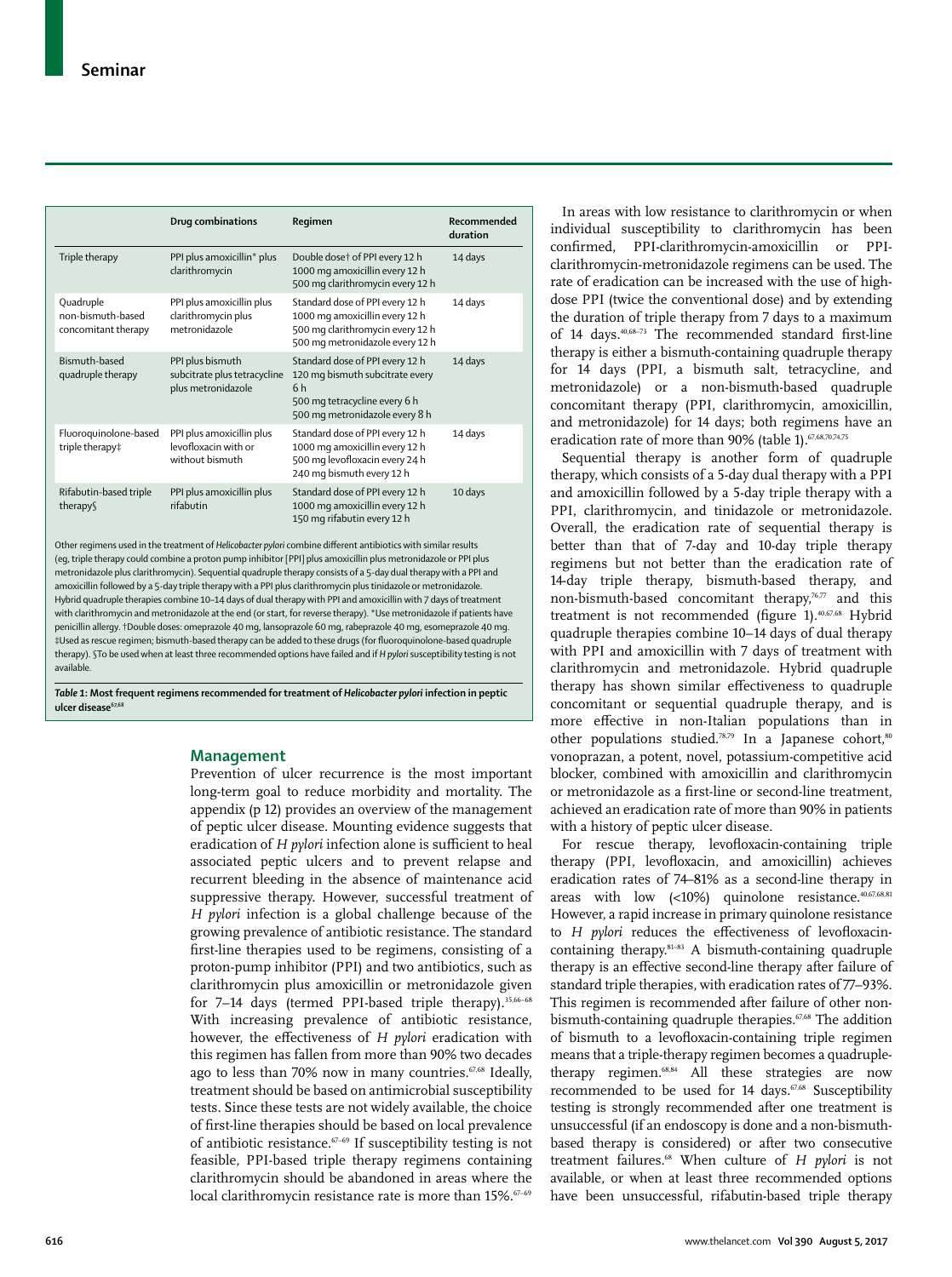**Seminar**



*Figure 1***: Algorithm for management of** *Helicobacter pylori* **in peptic ulcer disease**

PPI=proton pump inhibitor. \*Preferred option in areas with high resistance to clarithromycin and metronidazole.

(PPI, rifabutin, and amoxicillin) for 10 days is an effective rescue option, with eradication rates of 66-70%.<sup>85,86</sup> In patients with penicillin allergy, a bismuth-based quadruple therapy is recommended as first-line treatment, and a fluoroquinolone-based regimen can be used as a rescue option. In areas of low (<15%) clarithromycin resistance, a PPI-clarithromycin-metronidazole combination could be prescribed as a first-line treatment (figure 1; table 1).<sup>67,68</sup>

There is growing interest in the use of probiotics as an adjuvant therapy to increase *H pylori* eradication rates and reduce antibiotic-related adverse events, although further studies are needed.<sup>67,68</sup> A randomised phase 3 trial<sup>87</sup> of an oral recombinant *H pylori* vaccine recruited more than 4400 children in China who had no current or past *H pylori* infection. The investigators reported a vaccine efficacy of  $71.8\%$  in 3 years.<sup>87</sup>

NSAIDs and aspirin are the most important cause of peptic ulcer disease in high-income countries where the prevalence of *H pylori* is declining.<sup>1</sup> Since *H pylori*-associated ulcers cannot be differentiated from NSAID-associated ulcers, testing and treating of *H pylori* is recommended. More than 85% of NSAID-associated or aspirin-associated ulcers heal with 6−8 weeks of PPI therapy, provided that NSAIDs or aspirin are discontinued. Ulcer healing can be achieved, but it is delayed if patients continue to use NSAIDs.

Co-therapy with an antisecretory agent is a recommended preventive strategy for patients at risk of NSAID-associated or aspirin-associated peptic ulcer disease. In a randomised placebo-controlled trial,<sup>88</sup> a histamine H<sub>2</sub> receptor antagonist was effective in prevention of ulcers in average-risk aspirin users. Whether PPI is better than an  $H_2$  receptor antagonist for aspirin users has yielded conflicting results. One randomised trial<sup>89</sup> found that famotidine was inferior to pantoprazole for prevention of upper gastrointestinal bleeding or severe dyspepsia. By contrast, a multicentre randomised trial<sup>90</sup> found that, among high-risk aspirin users, rates of recurrent bleeding were similar between the groups receiving PPI and standard-dose  $H_2$  receptor antagonist. PPIs are clearly effective for the prevention of ulcer bleeding with aspirin. However, famotidine might be a reasonable alternative for patients who do not comply with or want to be on PPIs in the long term.

The role of *H pylori* infection in aspirin users with ulcer bleeding deserves further investigation. In a 7-year prospective cohort study<sup>91</sup> of aspirin users presenting with ulcer bleeding, one cohort of *H pylori*-positive patients resumed aspirin without gastroprotective therapy after eradication of *H pylori* was confirmed. The cumulative incidence of recurrent ulcer bleeding in these patients did not differ substantially from that of averagerisk aspirin users with no history of ulcers.<sup>91</sup> This finding suggests that eradication of *H pylori* is associated with a low risk of recurrent ulcer bleeding with aspirin use even in the absence of gastroprotective therapy.

Among NSAID users, many strategies are available for the prevention of gastroduodenal ulcers and their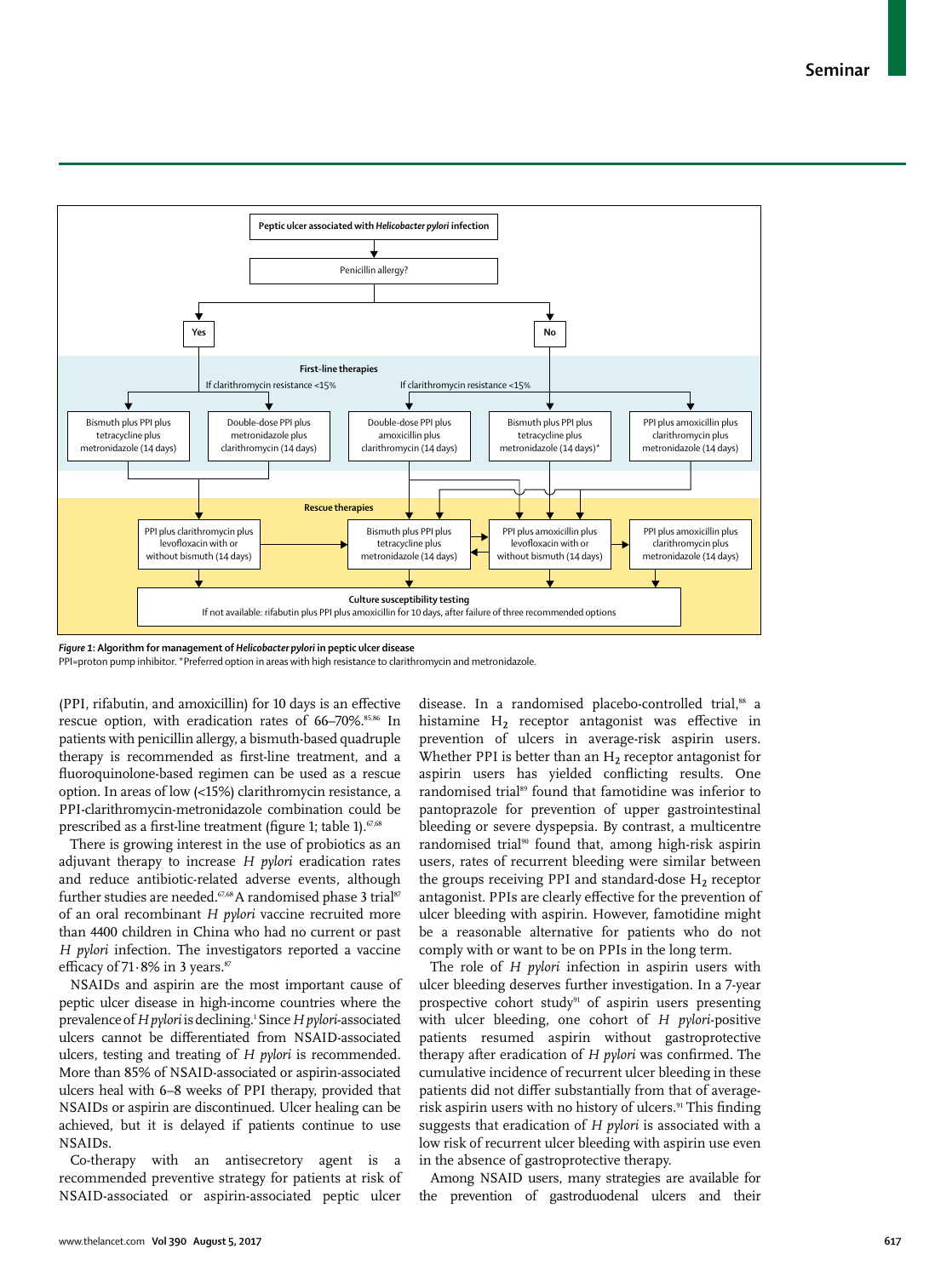|                           | Low gastrointestinal risk*                        | High gastrointestinal risk†                                                                                 |
|---------------------------|---------------------------------------------------|-------------------------------------------------------------------------------------------------------------|
| Low cardiovascular risk   | Non-selective NSAIDs                              | Non-selective NSAIDs plus PPI; celecoxib<br>plus PPI‡; eradicate Helicobacter pylori§                       |
| High cardiovascular risk¶ | Naproxen; add PPI if patient<br>is taking aspirin | No NSAIDs; naproxen plus PPI; low-dose<br>celecoxib plus aspirin plus PPI might be an<br>alternative option |

Prevention of peptic ulcer disease and associated complications in patients on non-steroidal anti-inflammatory drug (NSAID) treatment requires assessment of the presence of both gastrointestinal and cardiovascular risk factors.92–94 PPI=proton pump inhibitor. \*No risk factors. †Presence of risk factors (patients aged 60 years or older, with a history of ulcers, or patients on concomitant medication with antiplatelet agents, anticoagulants, corticosteroids, or selective serotonin reuptake inhibitors). ‡Especially indicated in patients with a complicated ulcer history or the presence of several risk factors. §In patients with a history of ulcers, adopt a test-and-treat strategy with the use of non-invasive tests (urea breath and stool antigen tests) to exclude *H pylori* infection, although invasive tests with endoscopy are also possible. ¶Use risk charts (eg, Framingham risk scores or the European SCORE system) to estimate cardiovascular risk on the basis of several variables. Patients with a history of cardiovascular events or diabetes are considered at high cardiovascular risk. In most cases, aspirin co-therapy might be indicated. Cyclooxygenase 2 (COX-2)-selctive NSAIDs are contraindicated by the European Medicines Agency (EMA) in patients with a history of cardiovascular events.

*Table 2***: Management of peptic ulcer disease prevention in patients on NSAIDs**

complications. These strategies include co-therapy of NSAIDs with a PPI,  $H_2$  receptor antagonist, or misoprostol; substitution of non-selective NSAIDs with COX-2-selective NSAIDs; or combination of a COX-2-selective NSAID with a gastroprotective agent.92−94 PPIs are the most popular prophylactic agents. A systematic review and meta-analysis<sup>95</sup> consisting of more than 125000 participants found that combination of COX-2-selective NSAIDs and a PPI offers the best protection against peptic ulcer complications. This combination was followed in effectiveness by COX-2 selective NSAIDs alone, non-selective NSAIDs plus a PPI, and non-selective NSAIDs plus misoprostol.<sup>95</sup> Unlike lowdose aspirin, no evidence exists that  $H_2$  receptor antagonists can prevent ulcer bleeding associated with NSAIDs. Another meta-analysis<sup>96</sup> found that standard doses of  $H<sub>2</sub>$  receptor antagonists cannot reduce the risk of gastric ulcers. Although misoprostol effectively prevents peptic ulcer complications with NSAIDs, gastrointestinal upset and abortifacient actions limit the use of misoprostol for gastric protection. The gastroprotective effect of PPIs seems a class effect<sup>97</sup> and is not dose-dependent.

Patients taking NSAIDs often use aspirin, non-aspirin antiplatelet drugs, anticoagulants, and corticosteroids. Although concomitant aspirin use reduces the gastrointestinal-sparing effect of COX-2 inhibitors,<sup>92,96</sup> indirect evidence suggests that patients taking COX-2 inhibitors and aspirin might have fewer peptic ulcer complications than do those taking non-selective NSAIDs and aspirin. In a meta-analysis<sup>96</sup> of 17276 patients, the risk of clinically significant outcomes was lower in the group receiving aspirin plus a COX-2 selective NSAID than in the group receiving aspirin plus a non-selective NSAID (relative risk 0·72, 95% CI 0·62–0·95). A similar conclusion has been reached in another meta-analysis.<sup>98</sup> These data, however, were derived from a post-hoc analysis.<sup>96,98</sup> Table 2 summarises the management of peptic ulcer disease prevention with NSAIDs, which requires assessment of both gastrointestinal and cardiovascular risk factors, since NSAIDs might also increase the risk of major cardiovascular events.54,92−94

Notably, NSAIDs and aspirin can cause lower gastrointestinal bleeding and acid suppression cannot prevent mucosal damage beyond the duodenum. Two largescale randomised trials<sup>99,100</sup> that used a combined endpoint of upper and lower gastrointestinal events showed that celecoxib was more effective than a non-selective NSAID plus a PPI. The advantage of celecoxib over non-selective NSAIDs plus a PPI is attributable to a substantial reduction in anaemia secondary to presumed small bowel bleeding. However, different non-selective NSAIDs vary in their tendency to cause lower gastrointestinal bleeding, and data suggest that PPIs could aggravate NSAID-induced small bowel injury through dysbiosis.<sup>101</sup> Whether the superiority of celecoxib in the lower gastrointestinal tract recorded in these two large-scale trials can be extrapolated to other nonselective NSAIDs remains unclear.

Most cases of peptic ulcer disease heal after 6−8 weeks of PPI therapy. If ulcers fail to heal, drug compliance should be checked. Blood tests and a carefully taken patient history can often reveal continuous or surreptitious use of NSAIDs, which is often overlooked in patients with refractory ulcers.102 Doubling of PPI dose for another 6–8 weeks is often recommended, although no reliable evidence proves that this strategy is better than standard-dose PPI in this setting. Serological tests could be useful to detect falsenegative *H pylori* infection. After exclusion of surreptitious use of NSAIDs or aspirin, or false-negative *H pylori* status, unusual causes of peptic ulcer should be explored, examples of which include malignancies, infections (eg, cytomegalovirus), Crohn's disease, vasculitis, upper abdominal radiotherapy, crack cocaine use, and Zollinger-Ellison syndrome, which is associated with high acid secretion and often causes the development of multiple ulcers extending to the distal duodenum.

With the declining prevalence of *H pylori* infection, patients with idiopathic ulcers are increasingly being recognised, and these patients could be at increased risk of recurrence, bleeding complications, and death.103,104 Although long-term PPI therapy is often recommended, no evidence is available that this approach will improve clinical outcomes.105

# **Management of peptic ulcer bleeding**

Bleeding peptic ulcers account for 40−60% of all causes of acute upper gastrointestinal bleeding.<sup>8</sup> Timely endoscopic treatment and acid suppressive therapy are key for successful outcomes. Although surgery is the cornerstone for management of patients with uncontrolled or massive recurrent bleeding, radiological intervention has also gained importance in recent years.

Patients presenting with upper gastrointestinal bleeding should be assessed promptly and resuscitation should begin with crystalloid solutions. Transfusion policy should be restrictive and aimed to maintain haemoglobin concentrations over 70 g/L, as this approach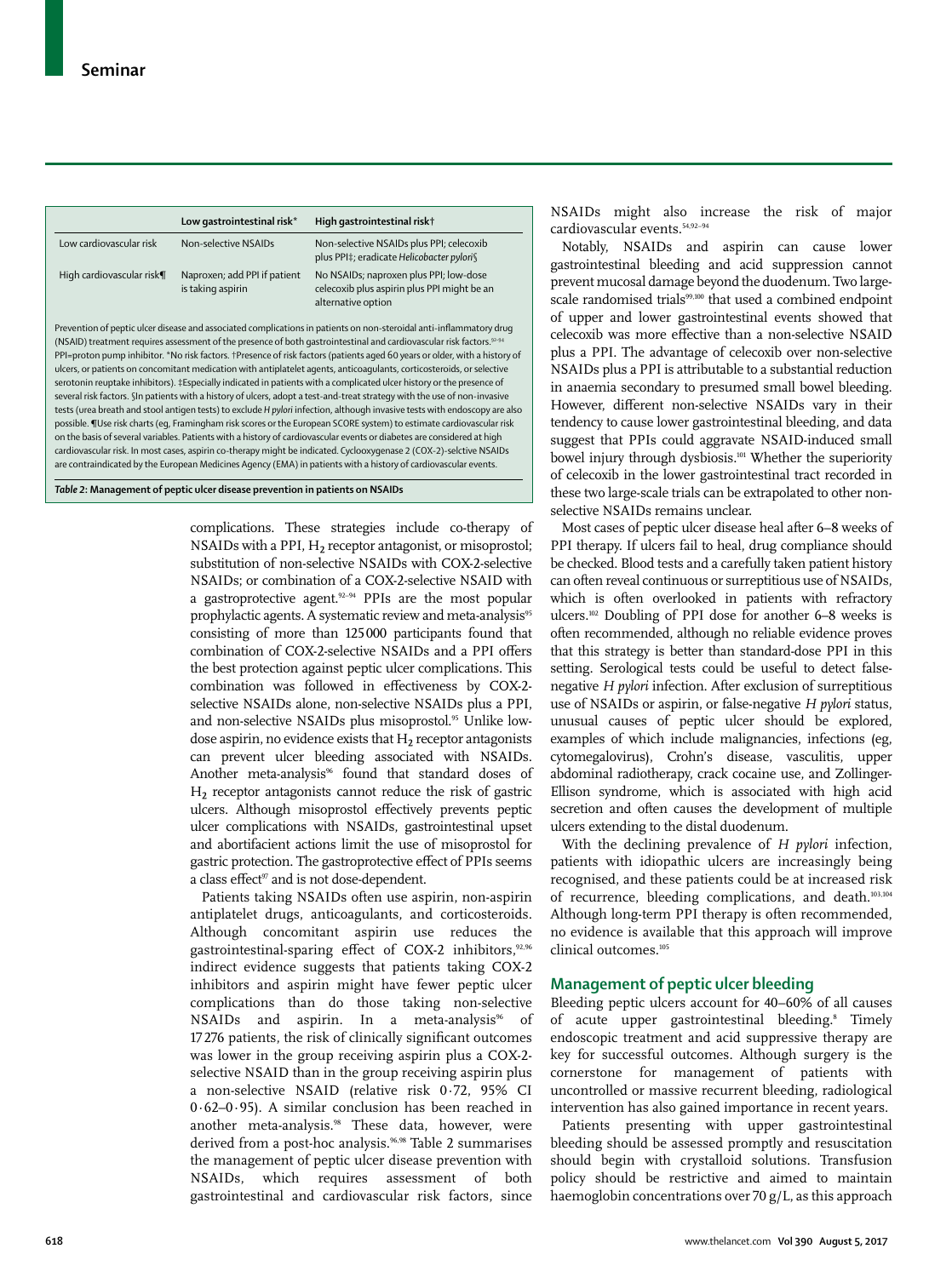has been associated with reduced mortality.<sup>106</sup> Risk stratification should identify high-risk patients for early intervention and reduce the duration of hospital stay for low-risk patients. The Rockall and Glasgow-Blatchford scores have been extensively studied. A Glasgow-Blatchford score of zero accurately identifies patients not requiring treatment in hospital.<sup>107</sup>

Maintenance of a neutral gastric pH seems essential to prevent platelet disaggregation and clot lysis over the eroded artery of a bleeding peptic ulcer. Peak acid suppression after intravenous administration of a PPI occurs within hours, compared with several days later after oral administration. The intravenous route of administration offers a faster onset of gastric suppression, achievement of intragastric pH closer to neutrality, and better bioavailability than the oral route.<sup>108</sup> A meta-analysis<sup>109</sup> of randomised controlled trials showed that pre-emptive intravenous high-dose PPIs led to a decreased proportion of patients with high-risk endoscopic stigmata and reduced the need for endoscopic haemostatic treatment, but intravenous administration of PPIs should not substitute or delay early endoscopy for high-risk patients. Tranexamic acid and antifibrinolytic agents do not seem to be effective in this setting.110 Prokinetic agents, such as intravenous erythromycin and metoclopramide, given before endoscopy have improved endoscopic view and reduce the need for a second look endoscopy<sup>111</sup> (panel).

Early endoscopy done within 24 h provides prognostic information based on endoscopic stigmata and effective therapy. In a meta-analysis<sup>112</sup> of randomised controlled trials, endoscopic treatment was shown to reduce rebleeding, surgery, and mortality. Endoscopy also identifies low-risk patients suitable for early hospital discharge. Endoscopic treatment is indicated in ulcers showing active bleeding, a non-bleeding visible vessel, or an adherent clot. Two meta-analyses<sup>113,114</sup> of randomised controlled trials have shown that addition of a second modality to epinephrine injection is better than epinephrine injection alone in reducing recurrent bleeding, surgery, and mortality.

Acid suppression has a crucial role in prevention of recurrent bleeding after initial endoscopic haemostasis. In a systematic review of 24 trials,110 PPI therapy reduced recurrent bleeding and need for surgery. A substantial reduction in mortality was also noted in a subgroup of patients with active bleeding or non-bleeding visible vessels. The optimum dose of a PPI after endoscopy continues to be controversial. A meta-analysis<sup>115</sup> of randomised controlled trials found that high-dose PPIs and low-dose PPIs were similarly effective in reducing the risk of recurrent ulcer bleeding. High-dose PPIs were defined as a dose equivalent to an 80 mg bolus of omeprazole or pantoprazole, followed by continuous intravenous infusion of the drug at 8 mg/h for 72 h. Continuous-infusion doses exceeding 192 mg per day were also considered high-dose PPIs. Other doses were considered low-dose PPIs. However, this meta-analysis

## *Panel:* **Strategies for management of bleeding peptic ulcers**

# **Before endoscopy**

#### *Risk stratification*

Glasgow-Blatchford scores are superior to Rockall scores in prediction of endoscopic treatment and surgery. A Glasgow-Blatchford score of zero reliably predicts early discharge without intervention.

#### *Restrictive blood transfusion strategy*

Blood transfusion when haemoglobin values are below 70 g/L leads to less rebleeding and better survival than does liberal transfusion.

*Correction of anticoagulation with a target INR of about 1·5* The optimum INR remains undefined, and recommendations are based on expert opinion only.

#### *Use of prokinetic drugs*

Prokinetic drugs lead to improved endoscopic view, and reduce the need for second look endoscopy.

#### *Pre-emptive PPIs*

Pre-emptive PPIs reduce the presence of high-risk stigmata at endoscopy, and reduce the need for endoscopic therapy.

## **Endoscopic treatment**

Addition of a second modality to epinephrine injection reduces recurrent bleeding and need for surgery.

#### *Endoscopy within 24 h*

There is no clear evidence that immediate endoscopy offers advantages over endoscopy done within 24 h.

# **Combination therapy**

PPIs reduce rebleeding and the need for surgery.

# **After endoscopy**

Mantain or initiate (if not started before endoscopy) PPI therapy.

#### *Adjuvant PPI therapy*

Treatment with high-dose parenteral PPI indicated if high-risk peptic ulcer stigmata present. Oral PPI given if patients had no high-risk peptic ulcer stigmata.

#### *High-dose PPI infusion for 72 h*

Intermittent high-dose PPI therapy seems similar to continuous high-dose PPI infusion.

## **Recurrent bleeding**

# *Further endoscopic treatment versus early surgery*

One randomised controlled trial showed a higher rate of complications in the group that underwent surgery than in the group that received repeat endoscopy. High mortality was recorded in both groups. Shock and an ulcer size with a diameter greater than 2 cm was predictive of endoscopic treatment failure.

# *Angiographic embolisation*

Retrospective studies suggested a higher rebleeding rate in the angiography group than in the surgery group, but no difference in mortality.

INR=international normalised ratio. PPI=proton pump inhibitor.

included trials with suboptimum design, such as ulcers with low-risk endoscopic stigmata. Another metaanalysis,116 which was largely based on trials done in Asia, found that intermittent high-dose PPI therapy was not less effective than continuous infusion of a PPI in patients with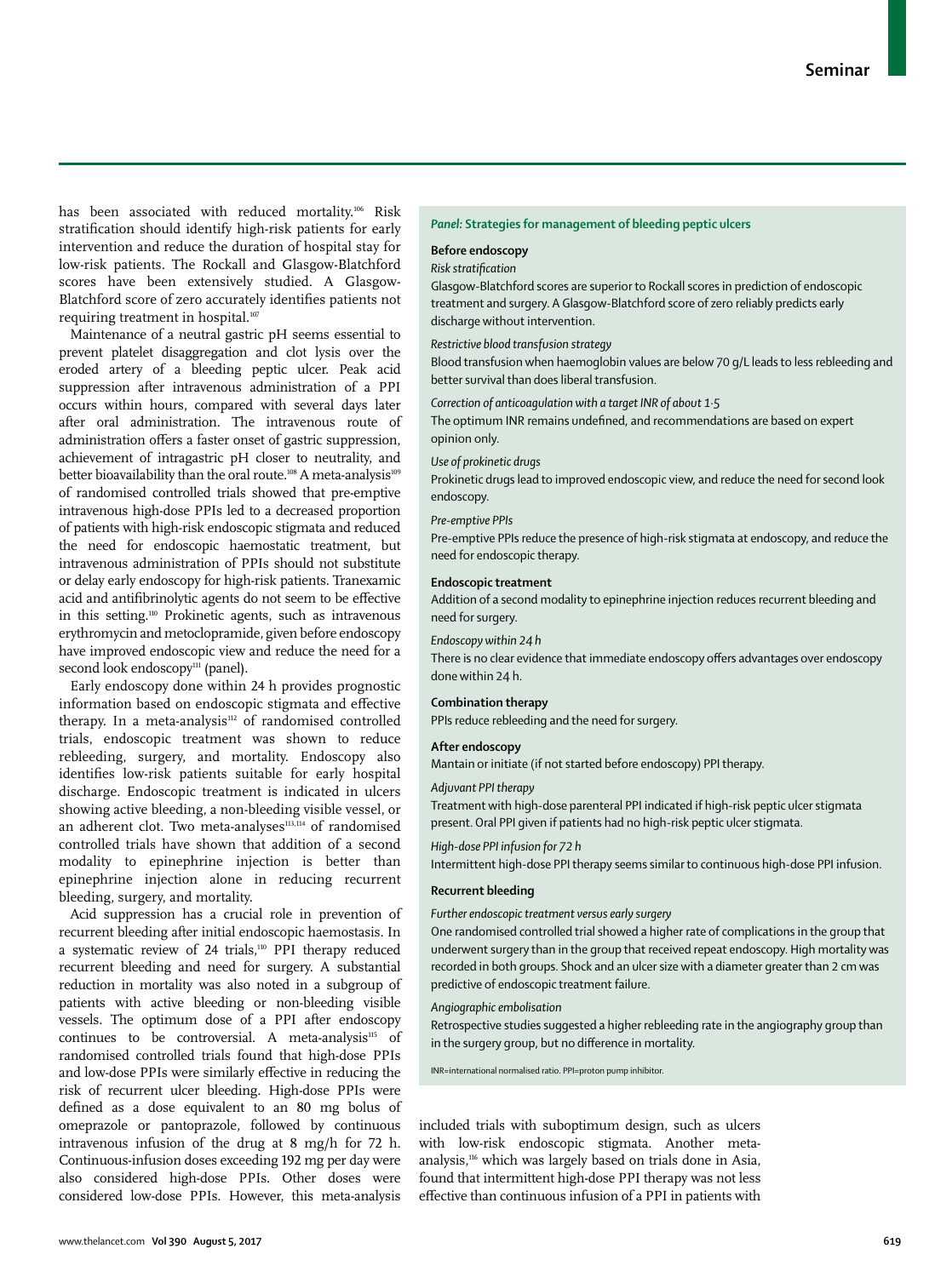

*Figure 2***: Management of antiplatelet or anticoagulant therapy in patients who develop peptic ulcer bleeding**

Modified from Gralnek and colleagues,<sup>123</sup> by permission of Thieme Medical Publishers. In patients at high risk of developing cardiovascular disease, early resumption of antiplatelet or anticoagulant therapy is recommended, because although the risk of rebleeding increases, overall mortality decreases. \*Vitamin K or prothrombin complex concentrates should be considered in patients with bleeding associated with warfarin overdose.

> high-risk stigmata. Unlike Asian populations, most North American and European populations carry genetic polymorphisms associated with rapid metabolism of PPIs.117 Therefore, whether intermittent high-dose PPI is as effective as continuous high-dose PPI infusion in all highincome populations remains uncertain. Continuous highdose PPI infusion is still the preferred post-endoscopic adjuvant treatment for high-risk patients (panel).

> Uncontrolled or recurrent bleeding is the most important adverse prognostic factor predicting mortality. In a randomised study<sup>118</sup> comparing endoscopic retreatment with surgery after an initial endoscopy, large ulcers and hypotension were predictive of failure to repeat endoscopic treatment. Early surgery or angiographic embolisation are potential alternative options for these high-risk patients<sup>110,118</sup> (panel).

> Management of patients on antiplatelet or antithrombotic therapy complicated by upper gastrointestinal bleeding is difficult because the data are scanty. Decisions often need to be tailored to individual patients on the basis of the severity of bleeding and risk of thromboembolism. In aspirin users with peptic ulcers complicated by bleeding and requiring endoscopic treatment, a randomised controlled trial showed that those who continued to take aspirin had a two-times increased risk of recurrent bleeding but a ten-times reduced risk of all-cause mortality at 8 weeks compared with those who discontinued aspirin.<sup>119</sup> Patients receiving dual antiplatelet therapy for a drug-eluting stent should

avoid stopping both antiplatelet drugs even for a brief period, because of the high risk of stent thrombosis.<sup>120,121</sup>

Patients receiving warfarin complicated by severe gastrointestinal bleeding resulting from coagulopathy can be treated with vitamin K, fresh frozen plasma, prothrombin complex concentrates, or recombinant factor VIIa. Fresh frozen plasma could precipitate fluid overload. High-dose vitamin K should be avoided because it will extend the time required for re-warfarinisation, thereby increasing the risk of thromboembolism. Prothrombin complex concentrates are preferred in patients with severe bleeding. Recombinant factor VIIa should be reserved for uncontrolled life-threatening bleeding because it increases the risk of thrombosis. The use of direct oral anticoagulants (DOACs) has gained popularity. A meta-analysis<sup>122</sup> of randomised trials showed that DOACs are more effective than warfarin in reducing thromboembolic risk. However, some DOACs have been associated with a higher risk of major gastrointestinal bleeding than warfarin.<sup>122</sup> Unlike bleeding induced by warfarin, that induced by DOACs cannot be reversed by vitamin K. Activated charcoal given within 4 h of ingestion can be used to treat toxicity resulting from DOAC overdose. The value of prothrombin complex concentrate or recombinant factor VIIa for massive bleeding associated with DOACs remains uncertain. Haemodialysis can be used for lifethreatening bleeding with dabigatran but not for other DOACs. [Idarucizumab](http://www.fda.gov/Drugs/InformationOnDrugs/ApprovedDrugs/ucm467396.htm) has been approved by the

For more on **idarucizumab** see http://www.fda.gov/Drugs/ InformationOnDrugs/ ApprovedDrugs/ucm467396.htm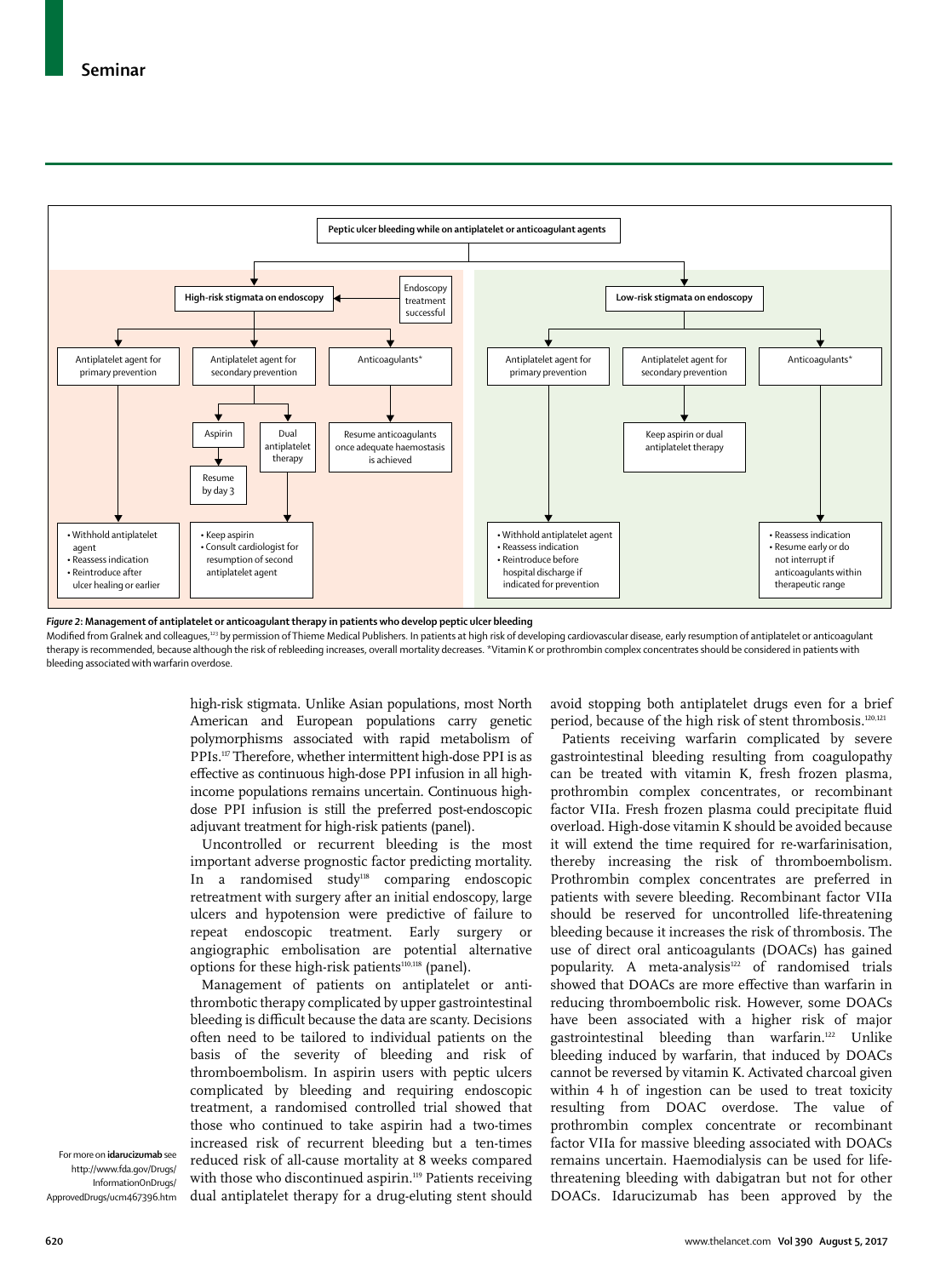US Food and Drug Administration (FDA) for reversal of uncontrolled bleeding in patients receiving dabigatran.

The optimum timing for resuming anticoagulant therapy is largely based on retrospective data or expert opinion.123,124 Warfarin should be resumed once adequate haemostasis has been achieved. For patients with high thromboembolic risk, such as those with a metallic mitral valve replacement, low-molecular-weight heparin should be given on the same day of resuming warfarin until a satisfactory international normalised ratio is achieved. With the rapid onset of action of DOACs and the absence of effective or approved agents for most oral anticoagulants, re-initiation of these drugs should be delayed until adequate haemostasis has been achieved. Figure 2 summarises the standard position on the optimum timing of resuming antiplatelet or anticoagulant therapy after a peptic ulcer disease bleeding event (appendix pp 1–4).

# **Controversies and future research questions**

The global decline of peptic ulcer disease during the past century has occurred most rapidly in the past two decades. This decreasing trend could be related to a cohort effect that occurred before the introduction of potent antisecretory agents and *H pylori* treatment.<sup>4→9</sup> The parallel decline in the prevalence of *H pylori* infection resulting from improvements in socioeconomic status has had an important role. Widespread use of PPIs has probably also contributed to the rapid decline of peptic ulcer disease. However, an overuse of PPIs, which are estimated to be used inappropriately in almost 50% of cases, might have led to unexpected new side-effects that are now being gradually unravelled.10 The reduction of *H pylori*-associated, NSAID-associated, and aspirin-associated peptic ulcer disease has uncovered idiopathic disease. The occurrence of idiopathic ulcers seems to be increasing and is associated with high mortality.<sup>103,104</sup> The mechanisms and optimum management of idiopathic disease will need to be defined.

How *H pylori* infection and NSAID or aspirin interact remains controversial, and the best strategy to manage patients with both risk factors to prevent the onset of peptic ulcer disease is a contested and unresolved issue. The ongoing HEAT trial<sup>125</sup> in the UK to investigate whether *H pylori* eradication will reduce the incidence of hospital admissions for ulcer bleeding in aspirin users might provide some answers.

The pathogenesis of a wide range of *H pylori*-related gastric lesions is still not fully understood. Development of these lesions is probably led by a combination of *H pylori* virulent factors and the host immune response, but the specific combination of *H pylori* factors and the host genetic profile has not yet been clarified. Technological advances in genome-wide association studies might provide some insight by identifying genetic polymorphisms associated with peptic ulcer disease in specific populations. Why some patients are more susceptible than others to the gastric toxicity of NSAIDs and aspirin also remains unclear.

Antibiotic resistance continues to be a major challenge for successful treatment of *H pylori* infection. New therapies are in fact old therapies with different drug combinations and longer durations of treatment. Molecular targets against essential bacterial proteins could be key to resolving antibiotic resistance.<sup>126</sup>

Complications of peptic ulcer disease, such as bleeding, remain life-threatening. Advances in endoscopic and pharmacological therapies have not substantially reduced the mortality associated with such bleeding, because comorbidities are now the major cause of death in these patients. Increasing use of anti-thrombotic agents in patients with multiple comorbidities has led to new challenges in the management of bleeding. Prospective data and randomised controlled trials are urgently needed to define the best strategy for patient care (appendix pp 1–5).

## **Contributors**

AL and FKLC contributed equally in the literature search, in designing the structure of the manuscript, and in writing the manuscript.

#### **Declaration of interests**

AL has served as a consultant to Bayer Pharma AG and his institution has received a researcher-initiated grant on aspirin chemoprevention from Bayer Pharma AG. FKLC has served as a consultant to Pfizer, Eisai, Takeda, and Otsuka. FLKC has received an independent research grant from Pfizer and has been paid lecture fees (including for his service on speakers' bureaus) by Pfizer, AstraZeneca, and Takeda.

#### **Acknowledgments**

AL's work was partly funded by a grant (PI11/02578) from the Carlos III Health Institute.

#### **References**

- 1 Del Valle J. Peptic ulcer disease and related disorders. In: Kasper DL, Fauci AS, Hauser SL, Longo DL, Jameson JL, Loscalzo J, eds. Harrison's Principles of Internal Medicine (19th edn). New York, NY: McGraw Hill Education, 2015: 1911−32.
- 2 Rosenstock SJ, Jørgensen T. Prevalence and incidence of peptic ulcer disease in a Danish County—a prospective cohort study. *Gut* 1995; **36:** 819−24.
- 3 Kurata JH, Nogawa AN, Abbey DE, Petersen F. A prospective study of risk for peptic ulcer disease in seventh-day adventists. *Gastroenterology* 1992; **102:** 902−09.
- Sonnenberg A. Review article: historic changes of *Helicobacter pylori*-associated diseases. *Aliment Pharmacol Ther* 2013; **38:** 329−42.
- 5 Sonnenberg A. Time trends of ulcer mortality in Europe. *Gastroenterology* 2007; **132:** 2320−27.
- 6 Sonnenberg A. Time trends of ulcer mortality in non-European countries. *Am J Gastroenterol* 2007; **102:** 1101−07.
- Leow AH, Lim YY, Liew WC, Goh KL. Time trends in upper gastrointestinal diseases and *Helicobacter pylori* infection in a multiracial Asian population — a 20-year experience over three time periods. *Aliment Pharmacol Ther* 2016; **43:** 831−37.
- Lanas A, García-Rodríguez LA, Polo-Tomás M, et al. The changing face of hospitalisation due to gastrointestinal bleeding and perforation. *Aliment Pharmacol Ther* 2011; **33:** 585−91.
- 9 Malmi H, Kautiainen H, Virta LJ, Färkkilä N, Koskenpato J, Färkkilä MA. Incidence and complications of peptic ulcer disease requiring hospitalisation have markedly decreased in Finland. *Aliment Pharmacol Ther* 2014; **39:** 496−506.
- Lanas A. We are using too many PPIs, and we need to stop: a European perspective. *Am J Gastroenterol* 2016; **111:** 1085–86.
- 11 Zhang BB, Li Y, Liu XQ, Wang PJ,Yang B, Bian DL. Association between vacA genotypes and the risk of duodenal ulcer: a meta-analysis. *Mol Biol Rep* 2014; **41:** 7241−54.
- Sugimoto M, Yamaoka Y. The association of vacA genotype and *Helicobacter pylori*-related disease in Latin American and African populations. *Clin Microbiol Infect* 2009; **15:** 835−42.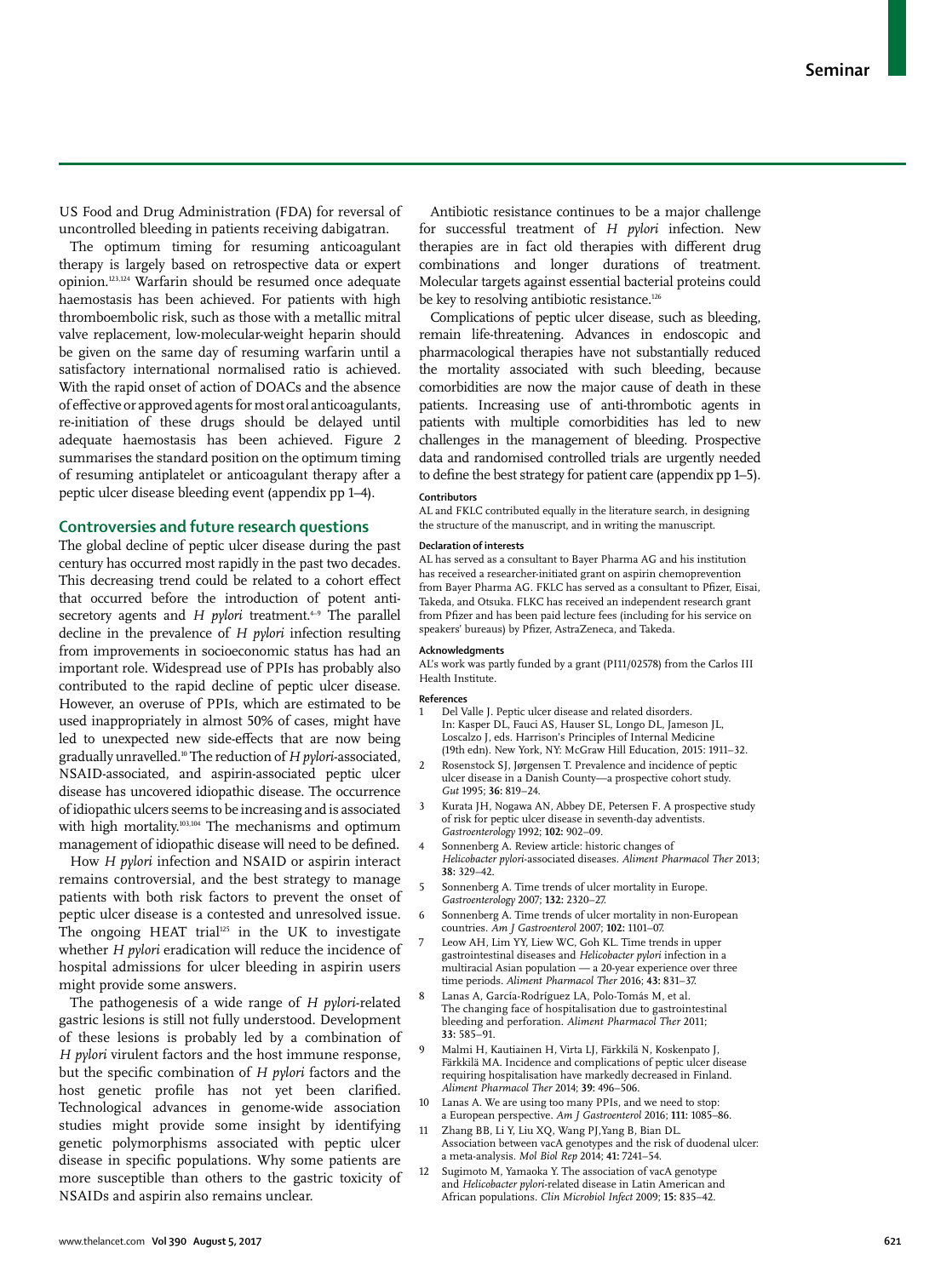- 13 Huang JQ, Sridhar S, Hunt RH. Role of *Helicobacter pylori* infection and non-steroidal anti-inflammatory drugs in peptic-ulcer disease: a meta-analysis. *Lancet* 2002; **359:** 14−22.
- 14 Datta D, Roychoidhury S. To be or not to be: the host genetic factor and beyond *Helicobacter pylori* mediated gastro-duodenal diseases. *World J Gastroenterol* 2015; **21:** 2883−95.
- 15 Shiotani A, Graham DY. Pathogenesis and therapy of gastric and duodenal ulcer disease. *Med Clin North Am* 2002; **86:** 1447−66.
- 16 Yamaoka Y, Graham DY. *Helicobacter pylori* virulence and cancer pathogenesis. *Future Oncol* 2014; **10:** 1487−500.
- 17 Wang F, Meng W, Wang B, Qiao L. *Helicobacter pylori*-induced gastric inflammation and gastric cancer. *Cancer Lett* 2014; **345:** 196−20.
- 18 Chen MY, He CY, Meng X, Yuan Y. Association of *Helicobacter pylori* babA2 with peptic ulcer disease and gastric cancer. *World J Gastroenterol* 2013; **19:** 4242−51.
- 19 Guo T, Qian JM, Zhao YQ, Li XB, Zhang JZ. Effects of IL-1β on the proliferation and apoptosis of gastric epithelial cells and acid secretion from isolated rabbit parietal cells. *Mol Med Rep* 2013; **7:** 299−305.
- 20 Furuta T, El-Omar EM, Xiao F, Shirai N, Takashima M, Sugimura H. Interleukin 1β polymorphisms increase risk of hypochlorhydria and atrophic gastritis and reduce risk of duodenal ulcer recurrence in Japan. *Gastroenterology* 2002; **123:** 92−105.
- El-Omar EM, Carrington M, Chow WH, et al. Interleukin-1 polymorphisms associated with increased risk of gastric cancer. *Nature* 2000; **404:** 398−402.
- 22 Chakravorty M, Ghosh A, Choudhury A, Santra A, Hembrum J, Roychoudhury S. Interaction between IL1B gene promoter polymorphisms in determining susceptibility to *Helicobacter pylori*  associated duodenal ulcer. *Hum Mutat* 2006; **27:** 411−19.
- 23 García-González MA, Lanas A, Savelkoul PH, et al. Association of interleukin 1 gene family polymorphisms with duodenal ulcer disease. *Clin Exp Immunol* 2003; **134:** 525–31.
- Robert A, Olafsson AS, Lancaster C, Zhang WR. Interleukin-1 is cytoprotective, antisecretory, stimulates PGE2 synthesis by the stomach, and retards gastric emptying. *Life Sci* 1991; **48:** 123−34.
- 25 Zhang BB, Liu XZ, Sun J, Yin YW, Sun QQ. Association between TNF α gene polymorphisms and the risk of duodenal ulcer: a meta-analysis. *PLoS One* 2013; **8:** e57167.
- 26 Trejo-de la OA, Torres J, Sánchez-Zauco N, et al. Polymorphisms in TLR9 but not in TLR5 increase the risk for duodenal ulcer and alter cytokine expression in the gastric mucosa. *Innate Immun* 2015; **21:** 706−13.
- 27 Lanas A, García-González MA, Santolaria S, et al. TNF and LTA gene polymorphisms reveal different risk in gastric and duodenal ulcer patients. *Genes Immun* 2001; **2:** 415−21.
- 28 Mayerle J, den Hoed CM, Schurmann C, et al. Identification of genetic loci associated with *Helicobacter pylori* serologic status. *JAMA* 2013; **309:** 1912−20.
- 29 Lanas A, García-Rodríguez LA, Arroyo MT, et al. Risk of upper gastrointestinal ulcer bleeding associated with selective cyclo-oxygenase-2 inhibitors, traditional non-aspirin non-steroidal anti-inflammatory drugs, aspirin and combinations. *Gut* 2006; **55:** 1731−38.
- 30 Lanas Á, Carrera-Lasfuentes P, Arguedas Y, et al. Risk of upper and lower gastrointestinal bleeding in patients taking nonsteroidal anti-inflammatory drugs, antiplatelet agents, or anticoagulants. *Clin Gastroenterol Hepatol* 2015; **13:** 906−12.
- 31 Crooks CJ, West J, Card TR. Comorbidities affect risk of nonvariceal upper gastrointestinal bleeding. *Gastroenterology* 2013; **144:** 1384−93.
- 32 Chan FK, Goto S, Wu MS, et al. Burden of nonsteroidal antiinflammatory and antiplatelet drug use in Asia: a multidisciplinary working party report. *Clin Gastroenterol Hepatol* 2012; **10:** 753−60.
- 33 Masclee GM, Valkhoff VE, Coloma PM, et al. Risk of upper gastrointestinal bleeding from different drug combinations. *Gastroenterology* 2014; **147:** 784−92.
- 34 González-Pérez A, Sáez ME, Johansson S, Nagy P, García Rodríguez LA. Risk factors associated with uncomplicated peptic ulcer and changes in medication use after diagnosis. *PLoS One* 2014; **9:** e101768.
- 35 Tanikawa C, Urabe Y, Matsuo K, et al. A genome-wide association study identifies two susceptibility loci for duodenal ulcer in the Japanese population. *Nat Genet* 2012; **44:** 430−34.
- 36 García-González MA, Bujanda L, Quintero E, et al. Association of PSCA rs2294008 gene variants with poor prognosis and increased susceptibility to gastric cancer and decreased risk of duodenal ulcer disease. *Int J Cancer* 2015; **137:** 1362−73.
- 37 Shiotani A, Murao T, Fujita Y, et al. Single nucleotide polymorphism markers for low-dose aspirin-associated peptic ulcer and ulcer bleeding. *J Gastroenterol Hepatol* 2014; **29** (suppl 4)**:** 47−52.
- Wang PY, Chen HP, Chen A, et al. Impact of blood type, functional polymorphism (T-1676C) of the COX-1 gene promoter and clinical factors on the development of peptic ulcer during cardiovascular prophylaxis with low-dose aspirin. *Biomed Res Int* 2014; **2014:** 616018.
- 39 Shiotani A, Fujita Y, Nishio K. Low-dose aspirin-associated upper and mid gastrointestinal tract damage and gene polymorphism. *Curr Pharm Des* 2015; **21:** 5066−72.
- 40 Malfertheiner P, Megraud F, O'Morain CA, et al. Management of *Helicobacter pylori* infection—the Maastricht IV/ Florence Consensus Report. *Gut* 2012; **61:** 646−64.
- Sostres C, Carrera-Lasfuentes P, Benito R, et al. Peptic ulcer bleeding risk. The role of *Helicobacter pylori* infection in NSAID/low-dose aspirin users. *Am J Gastroenterol* 2015; **110:** 684−89.
- 42 Gisbert JP, Calvet X. Review article: *Helicobacter pylori*-negative duodenal ulcer disease. *Aliment Pharmacol Ther* 2009; **30:** 791−815.
- 43 Charpignon C, Lesgourgues B, Pariente A, et al. Peptic ulcer disease: one in five is related to neither *Helicobacter pylori* nor aspirin/NSAID intake. *Aliment Pharmacol Ther* 2013; **38:** 946−54.
- Yamanaka K, Miyatani H, Yoshida Y, et al. Hemorrhagic gastric and duodenal ulcers after the Great East Japan earthquake disaster. *World J Gastroenterol* 2013; **19:** 7426−32.
- 45 Kanno T, Iijima K, Koike T, et al. Accommodation in a refugee shelter as a risk factor for peptic ulcer bleeding after the Great East Japan Earthquake: a case-control study of 329 patients. *J Gastroenterol* 2015; **50:** 31−40.
- 46 Levenstein S, Rosenstock S, Jacobsen RK, Jorgensen T. Psychological stress increases risk for peptic ulcer, regardless of *Helicobacter pylori* infection or use of nonsteroidal anti-inflammatory drugs. *Clin Gastroenterol Hepatol* 2015; **13:** 498−506.
- 47 Kiss S, Zsikla V, Frank A, Willi N, Cathomas G. *Helicobacter-*negative gastritis: polymerase chain reaction for *Helicobacter* DNA is a valuable tool to elucidate the diagnosis. *Aliment Pharmacol Ther* 2016; **43:** 924–32.
- 48 Meyer-Rosberg K, Scott DR, Rex D, Melchers K, Sachs G. The effect of environmental pH on the proton motive force of *Helicobacter pylori*. *Gastroenterology* 1996; **111:** 886−900.
- Beales IL, Calam J. Inhibition of carbachol stimulated acid secretion by interleukin 1β in rabbit parietal cells requires protein kinase C. *Gut* 2001; **48:** 782−89.
- 50 Zaki M, Coudron PE, McCuen RW, Harrington L, Chu S, Schubert ML. *H. pylori* acutely inhibits gastric secretion by activating CGRP sensory neurons coupled to stimulation of somatostatin and inhibition of histamine secretion. *Am J Physiol Gastrointest Liver Physiol* 2013; **304:** G715−22.
- 51 El-Omar EM, Oien K, El-Nujumi A, et al. *Helicobacter pylori* infection and chronic gastric acid hyposecretion. *Gastroenterology* 1997; **113:** 15−24.
- 52 Moss SF, Legon S, Bishop AE, Polak JM, Calam J. Effect of *Helicobacter pylori* on gastric somatostatin in duodenal ulcer disease. *Lancet* 1992; **340:** 930−32.
- 53 Silverstein FE, Graham GY, Senior JR, et al. Misoprostol reduces serious gastrointestinal complications in patients with rheumatoid arthritis receiving nonsteroidal anti-inflammatoy drugs. *Ann Int Med* 1995; **123:** 241−49.
- 54 Bhala N, Emberson J, Merhi A, et al. Vascular and upper gastrointestinal effects of non-steroidal anti-inflammatory drugs: meta-analyses of individual participant data from randomised trials. *Lancet* 2013; **382:** 769−79.
- 55 Bjarnason I, Scarpignato C, Takeuchi K, Rainsford KD. Determinants of the short-term gastric damage caused by NSAIDs in man. *Aliment Pharmacol Ther* 2007; **26:** 95−106.
- 56 Ligumski M, Golanska EM, Hansen DG, Kauffman GL. Aspirin can inhibit gastric mucosal cyclo-oxigenase without causing lesions in the rat. *Gastroenterology* 1983; **84:** 756−61.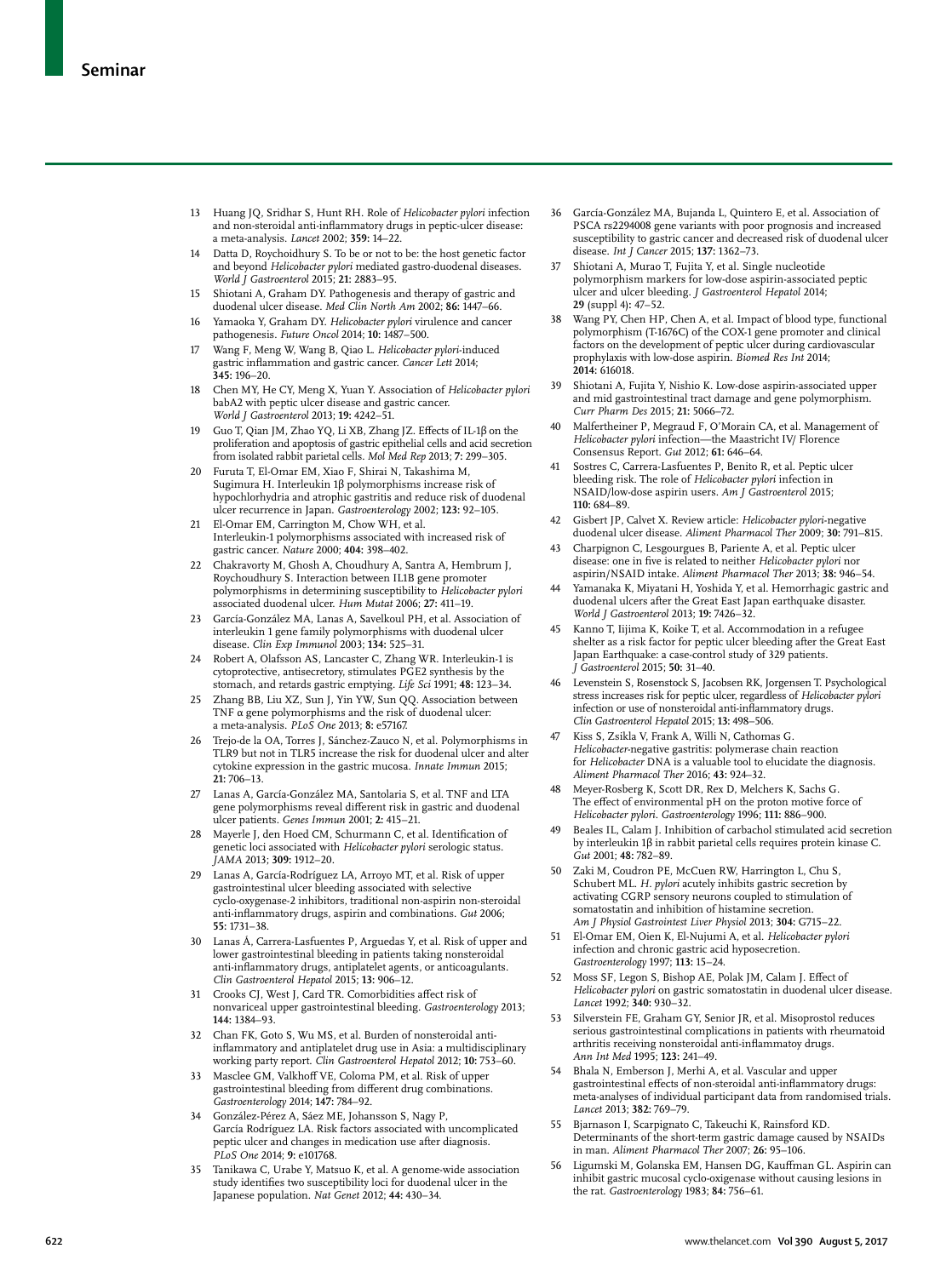- Wallace JL. Nonsteroidal anti-inflammatory drugs and gastroenteropathy: the second hundred years. *Gastroenterology* 1997; **112:** 1000−16.
- 58 Lanas A, Panés J, Piqué JM. Clinical implications of COX-1 and/or COX-2 inhibition for the distal gastrointestinal tract. *Curr Pharm Des* 2003; **9:** 2253−66.
- 59 Sigthorsson G, Tibble J, Hayllar J, et al. Intestinal permeability and inflammation in patients on NSAIDs. *Gut* 1998; **43:** 506−51.
- 60 Cryer B, Feldman M. Effects of very low dose daily, long-term aspirin therapy on gastric, duodenal, and rectal prostaglandin levels and on mucosal injury in healthy humans. *Gastroenterology* 1999; **117:** 17−25.
- 61 Sostres C, Lanas A. Gastrointestinal effects of aspirin. *Nat Rev Gastroenterol Hepatol* 2011; **8:** 385−94.
- Perini RF, Ma L, Wallace JL. Mucosal repair and COX-2 inhibition. *Curr Pharm Des* 2003; **9:** 2207−11.
- 63 McColl KE. *Helicobacter pylori*-negative nonsteroidal anti-inflammatory drug-negative ulcer. *Gastroenterol Clin North Am* 2009; **38:** 353−61.
- 64 Singh G, Triadafilopoulos G. Epidemiology of NSAID induced gastrointestinal complications. *J Rheumatol Suppl* 1999; **56:** 18−24.
- 65 Agréus L, Talley NJ, Jones M. Value of the "Test & Treat" strategy for uninvestigated dyspepsia at low prevalence rates of *Helicobacter pylori* in the population. *Helicobacter* 2016; **23:** 186–91.
- Fock KM, Katelaris P, Sugano K, et al. Second Asia-Pacific consensus guidelines for *Helicobacter pylori* infection. *J Gastroenterol Hepatol* 2009; **24:** 1587−600.
- 67 Fallone CA, Chiba N, van Zanten SV, et al. The Toronto consensus for the treatment of *Helicobacter pylori* infection in adults. *Gastroenterology* 2016; **151:** 51−69.
- Malfertheiner P, Megraud F, O'Morain CA, et al. Management of *Helicobacter pylori* infection—the Maastricht V/Florence Consensus Report. *Gut* 2017; **66:** 6–30.
- 69 Graham DY, Laine L. The Toronto *Helicobacter pylori* consensus in context. *Gastroenterology* 2016; **151:** 9−12c.
- 70 Dore MP, Lu H, Graham DY. Role of bismuth in improving *Helicobacter pylori* eradication with triple therapy. *Gut* 2016; **65:** 870−78.
- 71 Molina-Infante J, Romano M, Fernandez-Bermejo M, et al. Optimized nonbismuth quadruple therapies cure most patients with *Helicobacter pylori* infection in populations with high rates of antibiotic resistance. *Gastroenterology* 2013; **145:** 121−28.
- 72 Yuan Y, Ford AC, Khan KJ, et al. Optimum duration of regimens for *Helicobacter pylori* eradication. *Cochrane Database Syst Rev* 2013; **12:** CD008337.
- 73 Villoria A, Garcia P, Calvet X, Gisbert JP, Vergara M. Meta-analysis: high-dose proton pump inhibitors vs. standard dose in triple therapy for *Helicobacter pylori* eradication. *Aliment Pharmacol Ther* 2008; **28:** 868−77.
- Sun O, Liang X, Zheng O, et al. High efficacy of 14-day triple therapy-based, bismuth-containing quadruple therapy for initial *Helicobacter pylori* eradication. *Helicobacter* 2010; **15:** 233−38.
- Gisbert JP, Calvet X. Review article: non-bismuth quadruple (concomitant) therapy for eradication of *Helicobater pylori. Aliment Pharmacol Ther* 2011; **34:** 604−17.
- 76 Gatta L, Vakil N, Vaira D, Scarpignato C. Global eradication rates for *Helicobacter pylori* infection: systematic review and meta-analysis of sequential therapy. *BMJ* 2013; **347:** f4587.
- 77 Nyssen OP, McNicholl AG, Megraud F, et al. Sequential versus standard triple first-line therapy for *Helicobacter pylori* eradication. *Cochrane Database Syst Rev* 2016; **6:** CD009034.
- 78 Hsu PI, Lin PC, Graham DY. Hybrid therapy for *Helicobacter pylori* infection: a systemic review and meta-analysis. *World J Gastroenterol* 2015; **21:** 12954−62.
- Hsu PI, Kao SS, Wu DC, et al. A randomized controlled study comparing reverse hybrid therapy and standard triple therapy for *Helicobacter pylori* infection. *Medicine* 2015; **94:** e2104.
- 80 Murakami K, Sakurai Y, Shiino M, Funao N, Nishimura A, Asaka M. Vonoprazan, a novel potassium-competitive acid blocker, as a component of first-line and second-line triple therapy for *Helicobacter pylori* eradication: a phase III, randomised, double-blind study. *Gut* 2016; **65:** 1439–46.
- Chen PY, Wu MS, Chen CY, et al. Systematic review with meta-analysis: the efficacy of levofloxacin triple therapy as the first- or second-line treatments of *Helicobacter pylori* infection. *Aliment Pharmacol Ther* 2016; **44:** 427−37.
- 82 Trespalacios-Rangél AA, Otero W, Arévalo-Galvis A, Poutou-Piñales RA, Rimbara E, Graham DY. Surveillance of levofloxacin resistance in *Helicobacter pylori* isolates in Bogotá-Colombia (2009−2014). *PLoS One* 2016; **11:** e0160007.
- 83 Chuah SK, Liang CM, Lee CH, et al. A randomized control trial comparing 2 levofloxacin-containing second-line therapies for *Helicobacter pylori* eradication. *Medicine* 2016; **95:** e3586.
- 84 Gisbert JP, Romano M, Gravina AG, et al. *Helicobacter pylori* second-line rescue therapy with levofloxacin- and bismuth-containing quadruple therapy, after failure of standard triple or non-bismuth quadruple treatments. *Aliment Pharmacol Ther* 2015; **41:** 768−75.
- Gisbert JP, Calvet X. Review article: rifabutin in the treatment of refractory *Helicobacter pylor*i infection. *Aliment Pharmacol Ther* 2012; **35:** 209−21.
- 86 Graham DY, Lee YC, Wu MS. Rational *Helicobacter pylori* therapy: evidence-based medicine rather than medicine-based evidence. *Clin Gastroenterol Hepatol* 2014; **12:** 177−86.
- 87 Zeng M, Mao XH, Li JX, et al. Efficacy, safety, and immunogenicity of an oral recombinant *Helicobacter pylori* vaccine in children in China: a randomised, double-blind, placebo-controlled, phase 3 trial. *Lancet* 2015; **386:** 1457−64.
- 88 Taha AS, McCloskey C, Prasad R, Bezlyak V. Famotidine for the prevention of peptic ulcers and oesophagitis in patients taking low-dose aspirin (FAMOUS): a phase III, randomised, double-blind, placebo-controlled trial. *Lancet* 2009; **374:** 119−25.
- 89 Ng FH, Wong SY, Lam KF, et al. Famotidine is inferior to pantoprazole in preventing recurrence of aspirin-related peptic ulcers or erosions. *Gastroenterology* 2010; **138:** 82−88.
- 90 Chan FK, Kyaw M, Tanigawa T, et al. Similar efficacy of proton-pump inhibitors vs H2-receptor antagonists in reducing risk of upper gastrointestinal bleeding or ulcers in high-risk users of low-dose aspirin. *Gastroenterology* 2017; **152:** 105–10.e1.
- Chan FK, Ching JY, Suen BY, Tse YK, Wu JC, Sung JJ. Effects of *Helicobacter pylori* infection on long-term risk of peptic ulcer bleeding in low-dose aspirin users. *Gastroenterology* 2013; **144:** 528−35.
- 92 Scarpignato C, Lanas A, Blandizzi C, Lems WF, Hermann M, Hunt RH, for the International NSAID Consensus Group. Safe prescribing of non-steroidal anti-inflammatory drugs in patients with osteoarthritis—an expert consensus addressing benefits as well as gastrointestinal and cardiovascular risks. *BMC Med* 2015; **13:** 55.
- 93 Scheiman JM, Fendrick AM. Summing the risk of NSAID therapy. *Lancet* 2007; **369:** 1580−81.
- 94 Chan FK. Primer: managing NSAID-induced ulcer complications balancing gastrointestinal and cardiovascular risks. *Nat Clin Pract Gastroenterol Hepatol* 2006; **3:** 563−73.
- Yuan JQ, Tsoi KK, Yang M, et al. Systematic review with network meta-analysis: comparative effectiveness and safety of strategies for preventing NSAID-associated gastrointestinal toxicity. *Aliment Pharmacol Ther* 2016; **43:** 1262−75.
- 96 Rostom A, Muir K, Dube C, Lanas A, Jolicoeur E, Tugwell P. Prevention of NSAID-related upper gastrointestinal toxicity: a meta-analysis of traditional NSAIDs with gastroprotection and COX-2 inhibitors. *Drug Health Patient Saf* 2009; **1:** 47−71.
- 97 Regula J, Butruk E, Dekkers CP, et al. Prevention of NSAID-associated gastrointestinal lesions: a comparison study pantoprazole versus omeprazole. *Am J Gastroenterol* 2006; **101:** 1747−55.
- 98 Yuan JQ, Yang M, Threapleton DE, et al. Systematic review with meta-analysis: the gastrointestinal benefits of COX-2 selective inhibitors with concomitant use of low-dose aspirin. *Aliment Pharmacol Ther* 2016; **44:** 785–95.
- 99 Chan FK, Lanas A, Scheiman J, Berger MF, Nguyen H, Goldstein JL. Celecoxib versus omeprazole and diclofenac in patients with osteoarthritis and rheumatoid arthritis (CONDOR): a randomised trial. *Lancet* 2010; **376:** 173−79.
- 100 Cryer B, Li C, Simon LS, Singh G, Stillman MJ, Berger MF. GI-REASONS: a novel 6-month, prospective, randomized, open-label, blinded endpoint (PROBE) trial. *Am J Gastroenterol*  2013; **108:** 392−400.
- 101 Wallace JL, Syer S, Denou E, et al. Proton pump inhibitors exacerbate NSAID-induced small intestinal injury by inducing dysbiosis. *Gastroenterology* 2011; **141:** 1314−22.